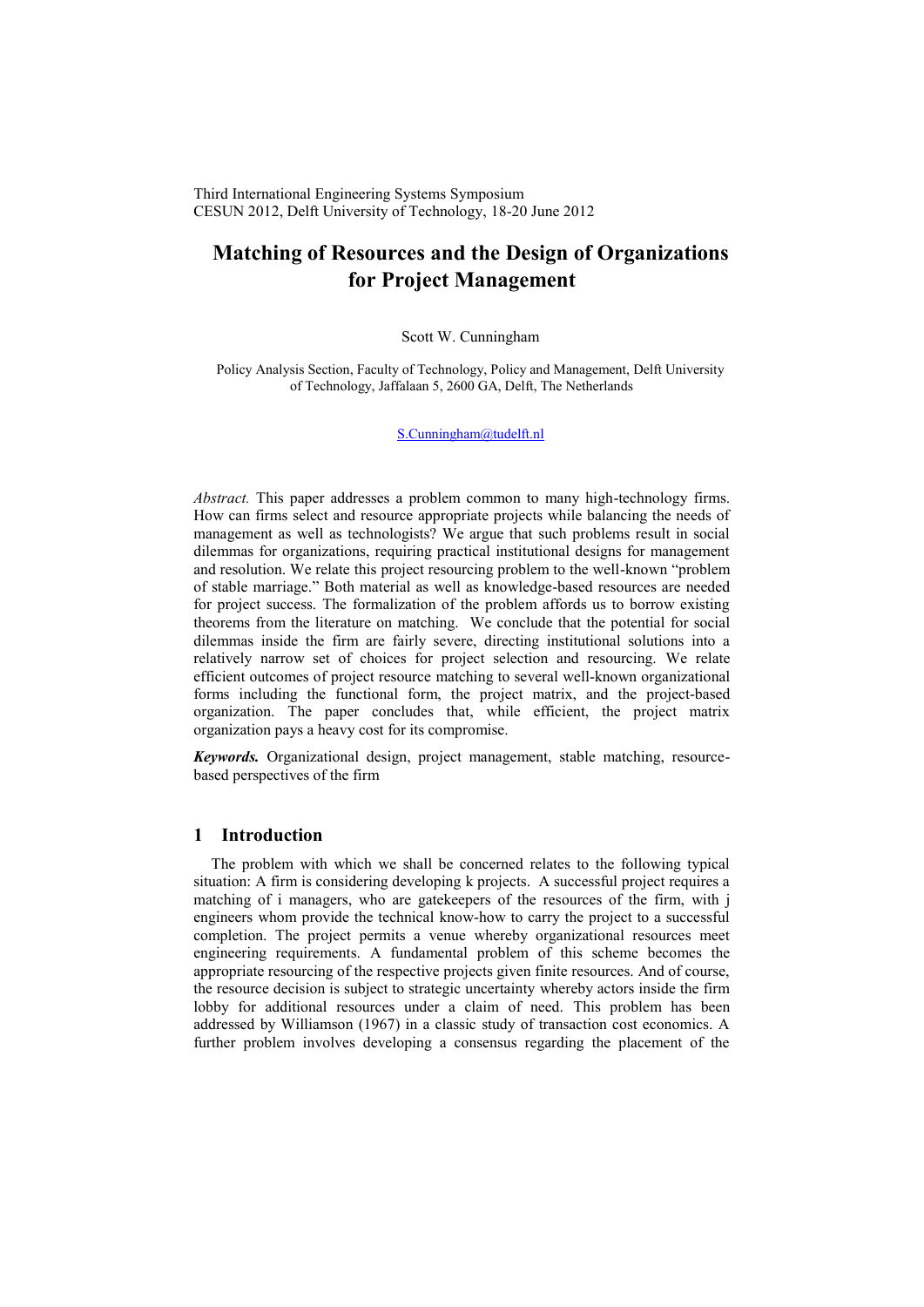engineers. Gale and Shapley (1962) address the mathematical fundaments of what has now become known as the "matching problem."

We contend that the difficulties here described can be addressed by the appropriate selection of institutional form. The paper outlines a set of design variables, the standard choices made for organizational form and project management. We relate these choices to a class of matching problems (Gale and Shapley 1962). We conclude by considering the adequacy of these organizational forms given various managerial or technical imperatives.

# **2 Analysis**

Gale and Shapley (1962) set forth the basics of the matching problem. The original case concerned the matching of students to university in university admissions. They also considered the matching of men and women, for instance in marriage. We now define the setting more formally (c.f. Shoam and Leyton-Brown 2009). We further elaborate the formalism in the context of engineering project management.

# **2.1The Stable Matching Problem**

These and subsequent authors model the *stable matching problem* with a graph G, where the agents are represented by vertices, and two vertices are linked by an edge if the agents are both acceptable to each other. Let M be a set of managers, let E be a set of engineers, and let P be a set of projects. We need not assume that ∣M∣ =∣E∣=∣P∣; thus there can be a pool of managerial or engineering talent which is currently underemployed in the firm. Likewise there may be more projects than there are managerial or engineering resources. We begin with the assumption that there is a one-to-one relationship between manager, engineer and project.

At this point, we must make some stylized assumptions regarding the organizational preferences of managers and engineers. For the purposes of discussion, let's examine the idea that managers are primarily motivated by resourcebased concerns. Some authors argue that management is largely about the effective management of such resources. In contrast, let engineers be primarily motivated by knowledge and know-how in selecting projects. There may be little overlap between material resources and engineering know-how; the institutional problem is made worse by knowledge asymmetries inherent in engineering projects.

Every agent *s* (both engineer and manager) has their own preference ordering  $\succ$ <sub>s</sub> over projects. These orderings are likely to be different within agents. The organizational origination and structuring of these preferences is not discussed here, although this is a classic issue of institutional economics (c.f. Williamson 1967). With regard to these preference orderings we write a  $\geq i$  a' to mean that manager i prefers project a to project a'. We further use the null set  $\emptyset$  to indicate when a manager or engineer would prefer to be assigned no project at all rather than receive assignment to project a. This is to say that project a is *unacceptable* to i, or  $\emptyset \succ_i$  a. We require the preferences to be strict; that is to say all agents must be able to choose a preferred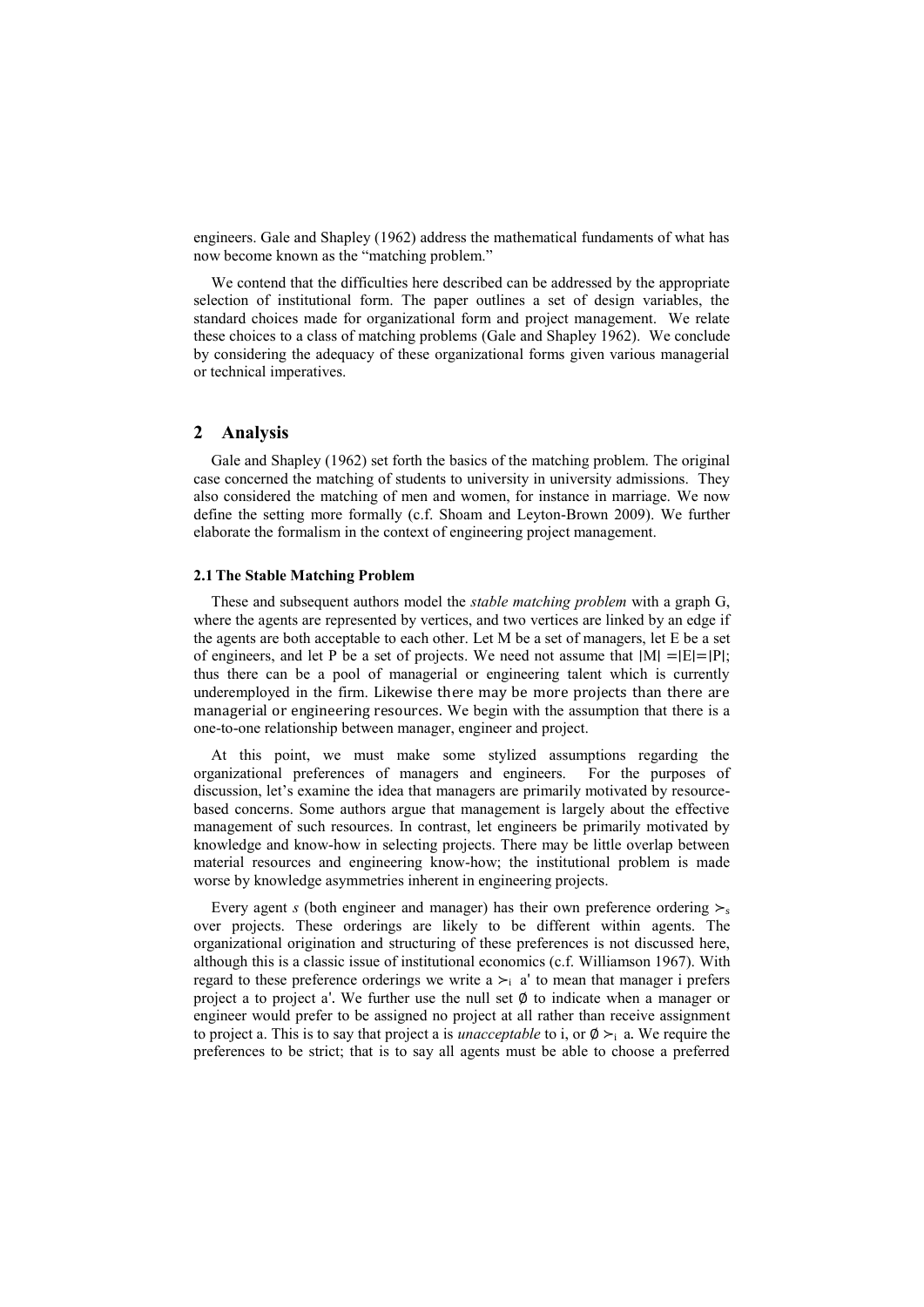option when given any two projects. Of course if a project is unacceptable, than all projects which are unacceptable are equally unacceptable.

**DEFINITION 2.1 (Project Matching).** An assignment of managers or engineers to a project is called a *project matching.* The project matching is such that each manager is assigned one or fewer projects. Likewise all engineers are assigned one or fewer projects. Let S be the set of engineers and managers. The following are requirements of a project matching,  $\mu_n(S)$ : S ∪ P → S ∪ P ∪ {Ø}. The matching is reflexive. Staff are mapped to project, and project are mapped to staff:  $\mu_p(s) = p$  if and only if  $\mu_p(p)$  = s. All staff members must be matched to a project  $\forall s \in S$ , such that either  $\exists p \in P$  and thus  $\mu_p(s) = p$ , or that staff member is underutilized  $\mu(s) = \emptyset$ .

A project matching also implies a matching between engineers and managers.

**DEFINITION 2.2 (Matching).** An assignment of managers to engineers via projects is called a matching*.* The project matching is such that each manager is assigned one or fewer projects. Likewise all engineers are assigned one or fewer projects. The following matching occurs because of project matching  $\mu(M)$ : M ∪ P → M ∪ P ∪ {Ø}. The matching is reflexive. Managers are mapped to engineers, and engineers are mapped to managers:  $\mu$ (m) = e if and only if  $\mu$ (e) = m. All managers must either be matched with an engineer, or be underutilized ∀m ∈ M, either ∃e ∈ E such that  $\mu(m) = e$ ,  $\mu(m) = \emptyset$ . The same is reflexively true of engineers.

For completeness we consider the role of under-resourced projects.

**DEFINITION 2.3 (Matching Projects).** We define a matching project p to be those projects with both a manager and engineer. Matched projects q are therefore those projects such that  $\mu_q(m)=q$  and  $\mu_q(e)=q$ . All projects in the set P are either matched q or unmatched  $\neg q$ . We assume that unmatched projects map to the null set  $\neg q \rightarrow \{\emptyset\}$ , and any corresponding staff is underutilized. This definition permits us to use the three-fold distinction of engineers, managers and projects, with a generalized two-mode graph framework used in matching problems.

### **2.2 Organizational Design Choices**

We consider a range of engineering project organizations as stated in the literature (Figure 1). The prospective designs range from the fully *functional form,* whereby management is allocated according to traditional functions of the firm such as engineering, finance, or human resources. Engineering may be further divided into separate divisions according to product lines. This is illustrated in 1A.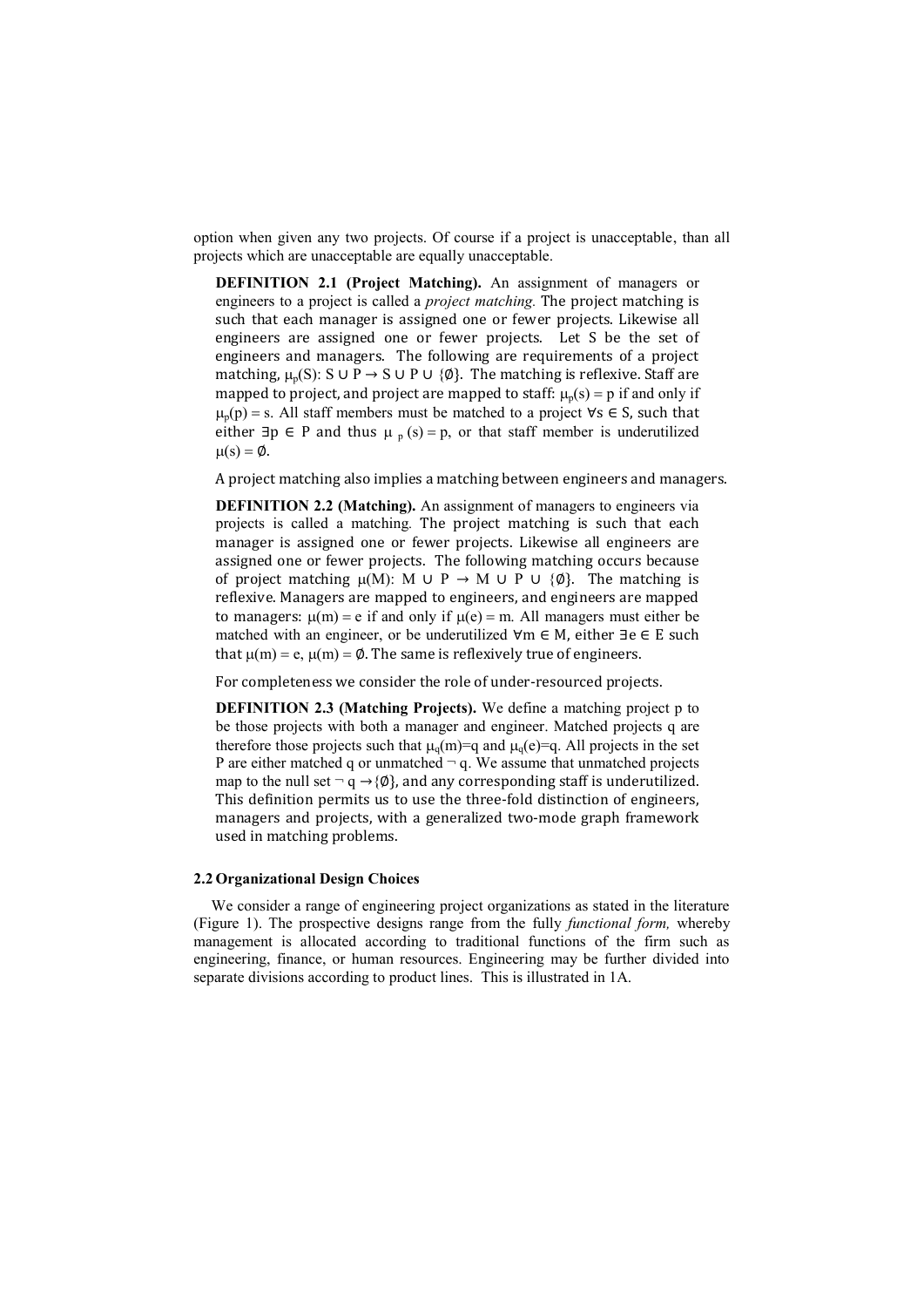Third International Engineering Systems Symposium CESUN 2012, Delft University of Technology, 18-20 June 2012



**Fig 1.** Design choices for functional and project-based organizations. Figure is adapted from Hobday (2000).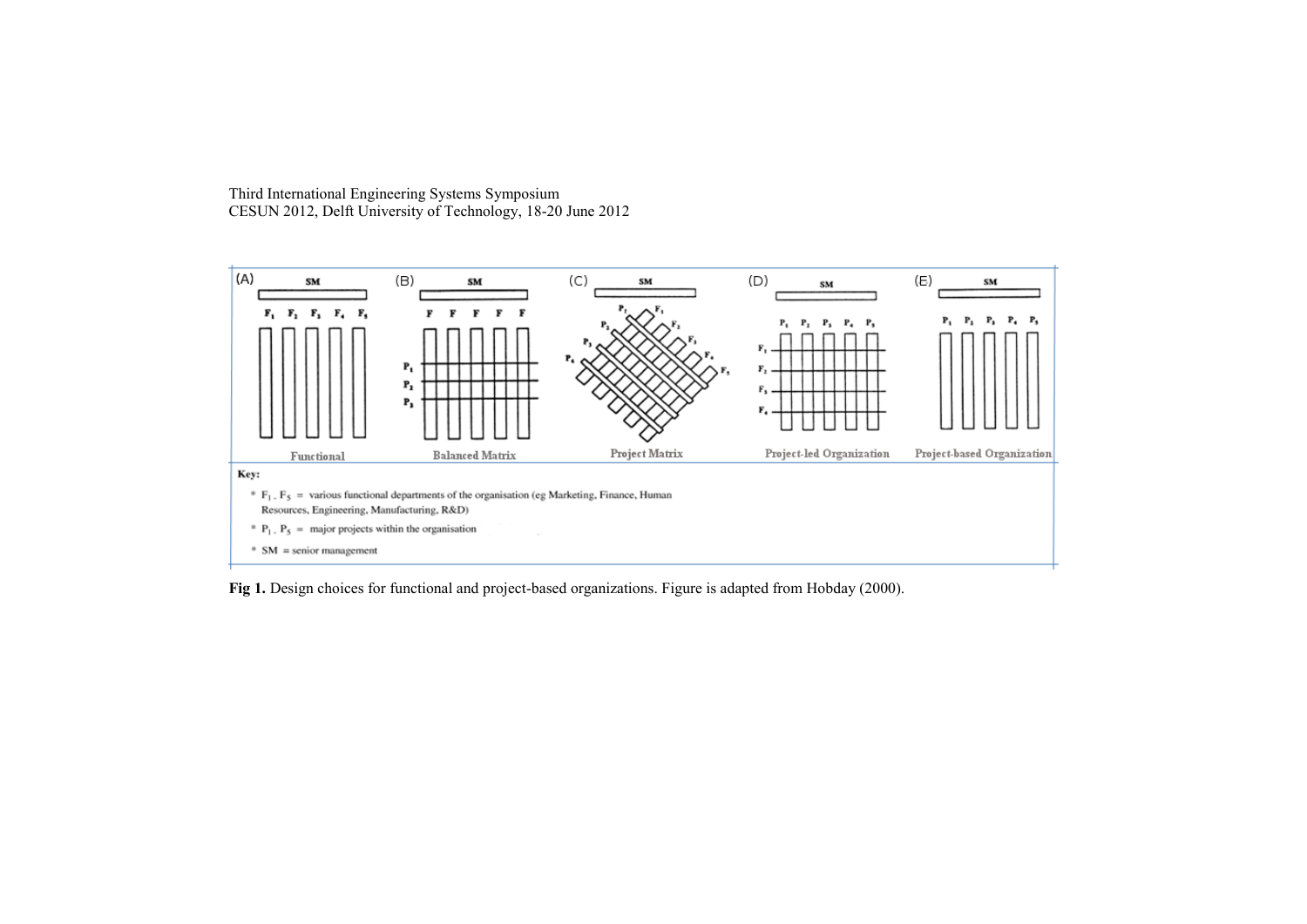Third International Engineering Systems Symposium CESUN 2012, Delft University of Technology, 18-20 June 2012

In the intermediate *project matrix* organization (c.f. Galbraith 1973), every project has full commitment of management resources across all functions of the firm. Further every project has a dedicated staff of engineers who work to provide the project with suitable interfaces with other projects, and to provide suitable design iterations to meet specifications. This is illustrated in 1C. Team-members in the project matrix organization face dual responsibilities to both their project as well as functional organizations.

The fully *project-led* organization consists of vertically integrated teams of management and engineering and other staff dedicated to the needs of the specific project. The resultant organization gains considerable flexibility for the needs of the specific project, but abandons the synergies which can occur across divisions of the company. This is illustrated in 1E.

In short, organizations can be arrayed in a continuum from functional to project-led organization. There are also intermediate organizational forms, of which we choose two of those known to the literature for further discussion. A mixed matrix-functional form is known as a *balanced matrix.* A mixed matrix-project form is known as a *project-led organization*. The intermediate forms have somewhat of a mixed reputation among organizational designers as they are believed to create greater role ambiguity and conflict among staff members (Butler 1973).

#### **1.1 Organizations as Institutions for Stable Matchmaking**

Our claim in this paper is organizational designs provide effective institutions for the matching of resources in engineering projects. Allocation of the resources of labor, capital, and capital goods are the typical prerogatives of managers. Equally important for many organizations is the allocation of knowledge – both formal knowledge, as well as learning by doing. These resources are the prerogative of engineering staff. A failure to successfully allocate either material resources or knowledge resources could easily gutter a project.

Institutional theorists see institutions as rules, routines or procedures for the practical resolution of problems. This definition is widely adopted – see for instance Hemke and Levitsky (2004). Technical problems abound in many engineering project firms. Organizations also succumb to social problems when individual decisions are not mediated by collective rules or procedures. Christensen (1997) describes the "innovator's dilemma" many high technology companies face -- yet organizations routinely face other social dilemmas as well. Among the most severe of these problems is surely the appropriate resourcing of internal projects.

The functional organization is a social technology which delivers the unparalleled ability to administer resources in large organizations while holding down opportunism and rent-seeking behaviors. Linstone (2002) argues that the transition from owner operated firms to corporate hierarchies resulted in a dramatic increase in societal wealth, further fueling major waves of economic activity. The functional organization then is an institution furthering the need of owner-operators, and later shareholders and their corporate delegates, to match resources with wealth creation opportunities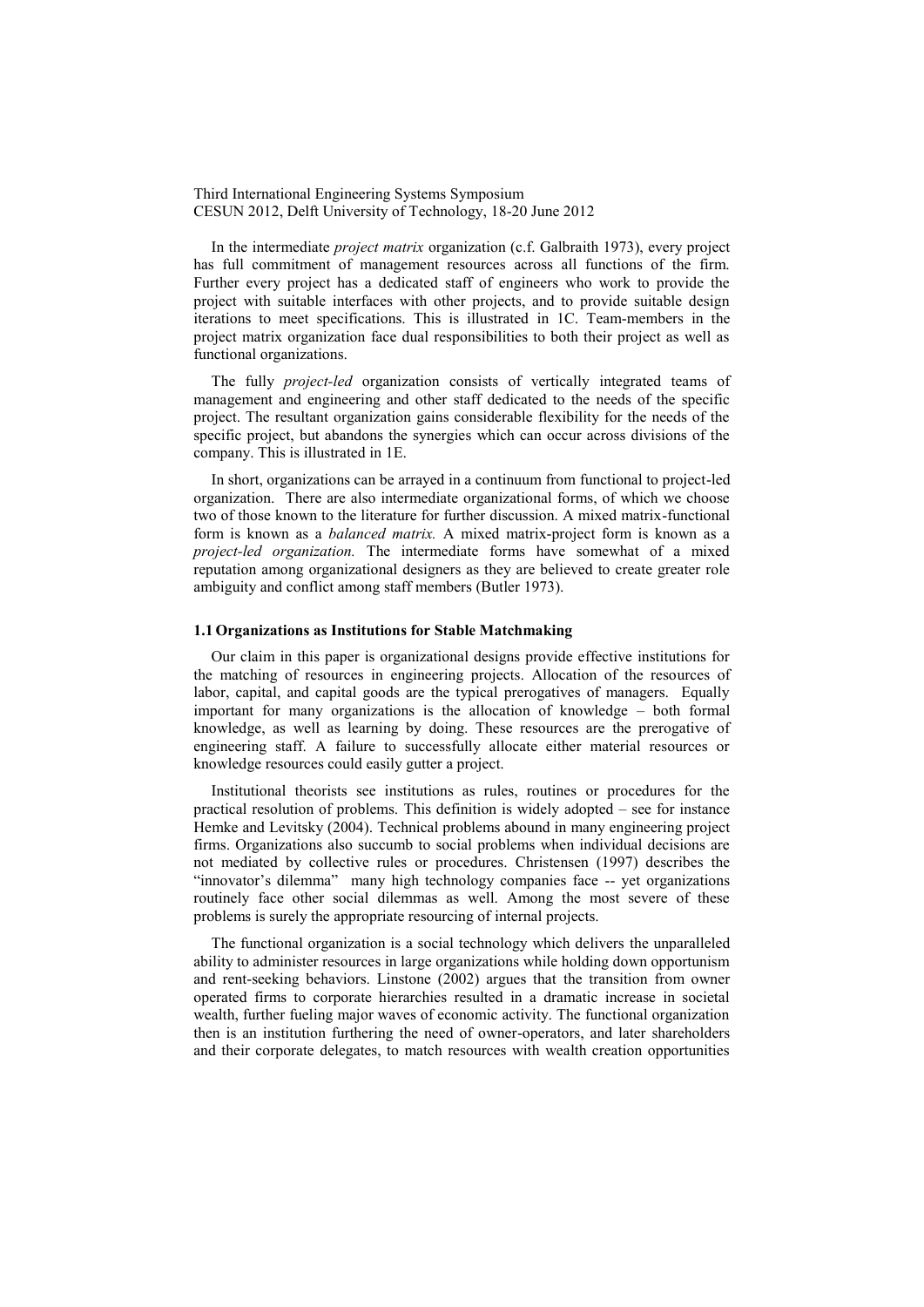within the firm. Sosa et al. (2004) describe how traditional organizational forms discourage needed interaction at design interfaces.

What then about the project-based organization? Hobday (2000) and others are quite clear about this. These are the organizations excel at mustering technical knowledge in pursuit of specialized knowledge, or customized product design. Project-based organizations avail projects of the best available technological organization. Thus project-based organizations are institutional solutions to the dilemma of inadequate application of technological knowledge within the firm.

We hypothesize that the functional form of organization affords managers an opportunity to guide the matching process between firm resources and available projects. We further hypothesize that the project-based organization provides the engineer with the opportunity to match their own technical knowledge with firm projects. The mixed forms of organization shown in figure 1 are therefore mixed responsibility organizations which variously allocate the responsibility for defining and resourcing projects between management and engineers. This alignment of institutional form with resource dilemmas raises still further questions concerning the effective resourcing of projects internal to the firm.

# **2.3 Desirable Institutional Solutions for Matching**

Three desirable qualities of a match have been identified by the literature. These qualities can be readily applied to the resource matching problem outlined in this section. The qualities of an effective match are *rationality, lack of blocking,* and *stability.*

**DEFINITION 2.4 (Individual rationality).** A matching  $\mu$  is *individually rational* if no staff s prefers to remain unmatched than to be matched to  $\mu(s)$ .

**DEFINITION 2.5 (Lack of Blocking).** A matching  $\mu$  is *unblocked* if there exists no pair (m,e) such that  $\mu(m) \neq e$ , but  $e >_m \mu(m)$  and  $m >_e \mu(e)$ .

Definitions 2.4 and 2.5 can be intuitively understood as the following. A solution is well-matched when no staff member is matched to an unacceptable project, and when no pair of managers and engineers would be preferred to be matched to each other than their respective projects. Putting these together we have the definition of a *stable matching.*

**DEFINITION 2.6 (Stable Matching).** A matching  $\mu$  is stable if and only if it is individually rational and unblocked.

Given this problem definition, subsequent structuring and definitions, we are now prepared to advance hypotheses concerning the role of an effective organizational design in resourcing projects. In section 3 we build upon existing theorems of matching. In addition we introduce some new corollaries to existing findings, with import for project management. The nature of project "resource buckets" and the likely response of organizations to environmental uncertainty has been considered by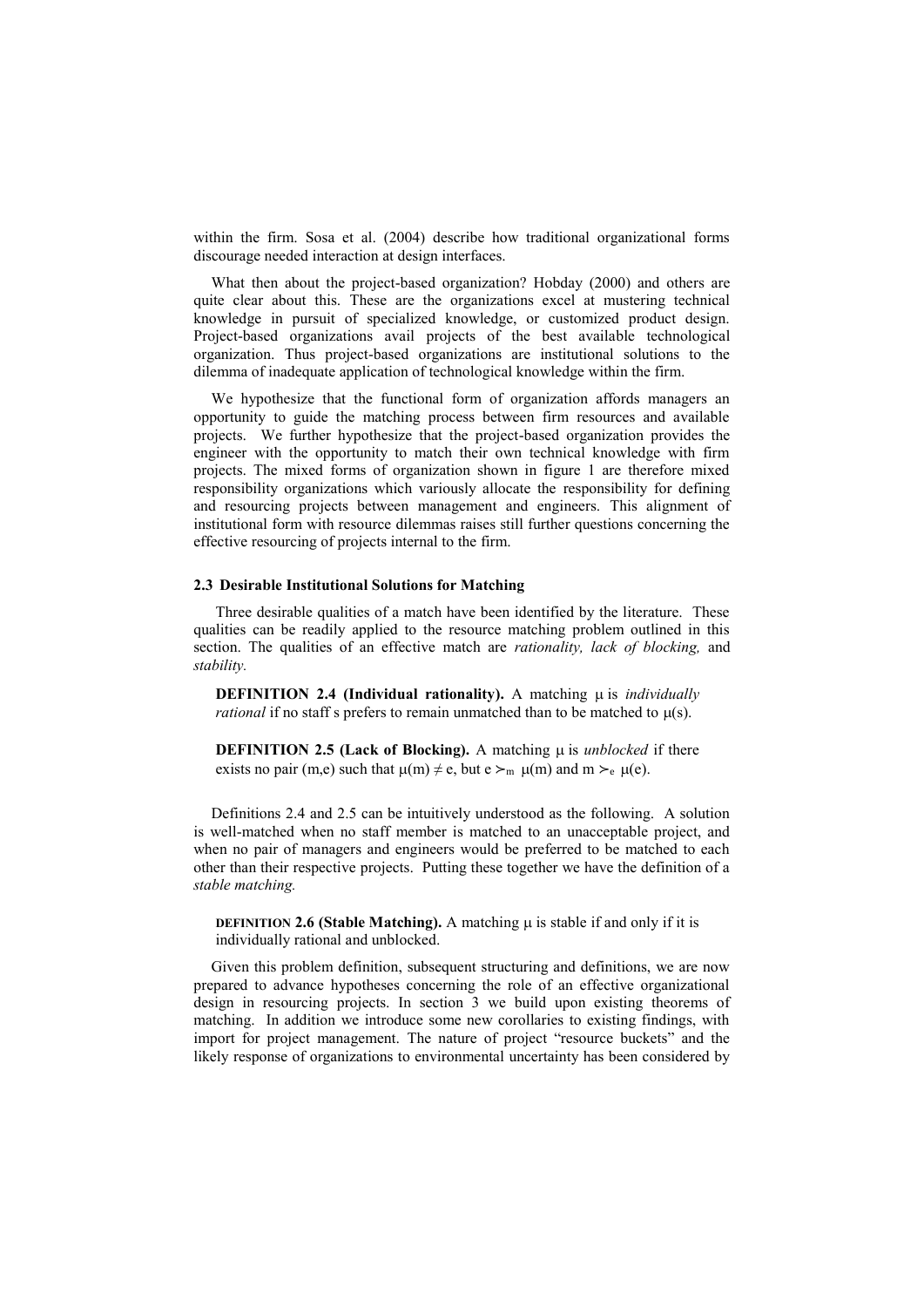Chao and Kavadias (2008). Project stability and resource appropriation is a matter for serious concern.

# **3 Organizational Design and the Effective Resourcing of Projects**

The following section used a mixed form of reasoning, switching between the applied problem context of project resources, and the formal domain of matching problems. Nonetheless we hope to make it clear how abstract findings relate to the application setting. Our first finding is the conclusion that the matching of resources to projects in organizations is in fact a social dilemma, which cannot be solved using solely informal methods.

**THEOREM 3.1.** *If there is two-sided opportunism or strategic behavior, the matching problem cannot be solved in absence of a formal institution.* 

**Proof (Roth 1982).** The proof consists of a proof by contradiction showing that individual agents have no incentive to truthfully reveal their preferences for projects given a lack of knowledge of the preferences of others on the staff. If they do truthfully reveal such preferences then this will be exploited by other staff. Furthermore, there is no effective project selection mechanism which can occur in absence of knowing the preferences of others (*ex post* equilibrium).

It is possible to solve the problem if either engineers or managers preferences are common knowledge. This could occur for instance if managers were in a contractual structure to manage resources and effort. This is a common assumption concerning the governance of hierarchies. Such a contractual mechanism would in fact constitute a formal institution. A second conclusion, building upon the literature, is that if you were to design an project organization, it is in fact possible to find a stable matching between engineers and managers using projects.

**THEOREM 3.2.** *There exist organizational designs which can provide an effective matching of projects to resources.*

A further conclusion is that there may be many such matchings; we may seek further for only those designs which are optimal for either engineer or management.

**DEFINITION 3.3.** A stable matching  $\mu$  is optimal if every staff member likes it at least as well as any other stable matching; that is,  $\forall s \in S$  and for every other stable matching  $\mu'$ ,  $\mu'(s) \geq s \mu(s)$ .

Recall our hypothesis of section 2.3 that functional forms of organization afford managers their optimal choice of projects. Likewise, consider the hypothesis that project-based organizations afford engineers their optimal choice of projects. The next theorem demonstrates that such institutional forms do exist, and furthermore there is only one such institution possible.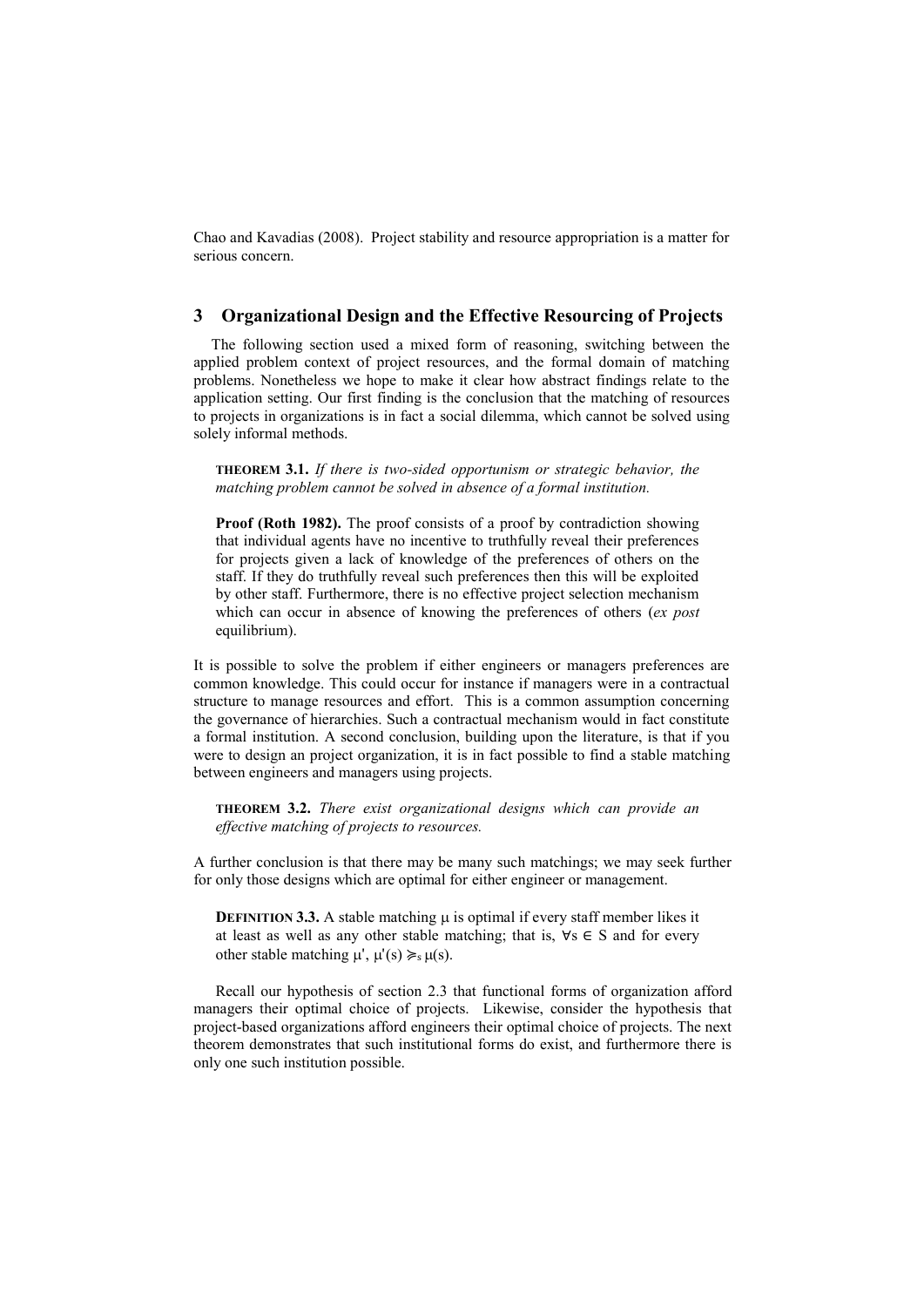**THEOREM 3.4.** *There is an institution, which we call the "functional organization" which is capable of achieving a stable matching which furthermore is optimal for managers.*

**THEOREM 3.5 (Roth and Vande Vate 1990).** *Roth and Vande Vate suggest a proposal rejection algorithm which permits projects to be proposed in any order. Stability can be achieved by a proposal-rejection process.*

Thus institutions capable of effective matching of diverse resources within an organization are definitely possible. Such an institution can also manage the decentralized creating and ranking of projects. The institution can work even as new projects are proposed and are entered into consideration for resource sharing. An optimal institution is as equally feasible for engineers as it is for managers. This leads to corollary 3.5.

**COROLLARY 3.5.** *There is an institution, which we call the "project-based organization" which is capable of achieving a stable matching which is engineering optimal.*

**THEOREM 3.6.** *There exists only one engineering optimal and only one management optimal institution.*

**Proof.** The Gale and Shapley algorithm can be run by either party, resulting in two distinct but singular and stable solutions.

A logical counter-argument would be to ask whether or not a single institution could be both engineering optimal and management optimal at the same time. Here again we have existing proofs from the literature that engineering optimal and managerial optimal solutions are frequently mutually incompatible.

**THEOREM 3.6**. Any organizational form which is stable and which is optimal from a managerial perspective will necessarily be the worst achievable from an engineering perspective. The reverse is also true.

**Proof.** An optimum matching is by definition Pareto optimal. If the managers choose the projects, then they will necessarily choose the projects which are best for them, requiring engineers to accept second-best projects. The obverse will be true if engineers are in the lead. The asymmetry of outcome is caused by either managers or engineers taking the first choice of projects.

We are then lead to question whether intermediate forms of organization, such as the project matrix, make sense given a project context.

**THEOREM 3.7.** Intermediate forms of organization (project matrix) are possible, but result in all projects being second-best from either an engineering or a managerial perspective.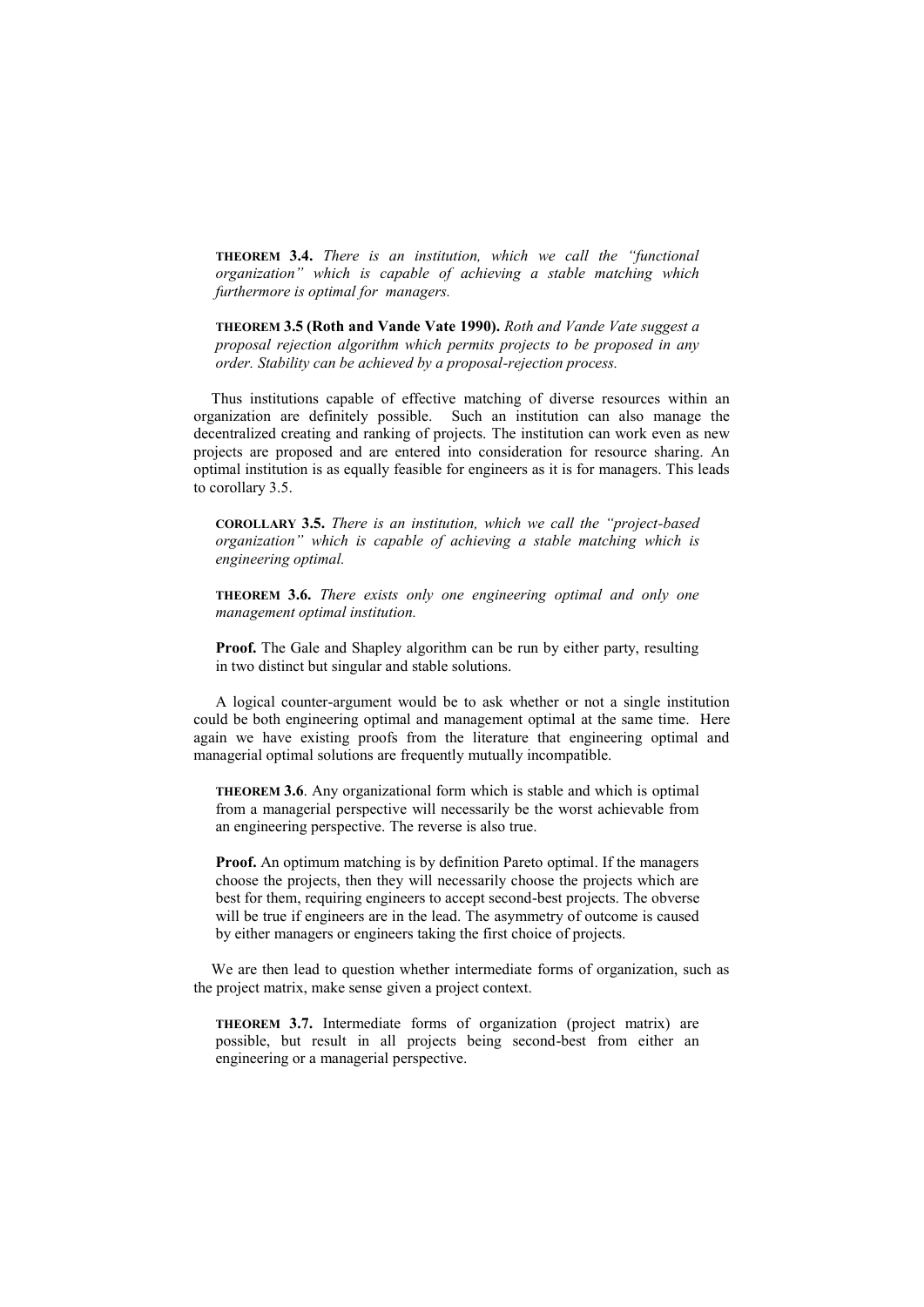**Proof.** The proof follows directly from stability concerns. For there to be a stable solution, then all managers must be better off with their current project than with any other project available to them. The same must hold for engineers. Furthermore, if the institution is indeed intermediate between engineering and management, then neither member of staff can be given their first-best choices. Such an organization may be implemented in a decentralized fashion using a project rejection scheme, preventing either engineering or management from dominating the process (Roth and Vande Vate 1990).

Thus, the matrix organization enforces a standard of mediocrity across all projects in the organization. Such uniformity may be still be desirable when mutual losses for management and engineering staff are high for substandard projects.

# **4 Concluding Remarks**

A number of areas for future research are suggested. First, this line of argumentation could provide pay-offs in examining project selection procedures. The existing results concerning appropriate project deferral and rejection might be used in existing project management organizations in pursuit of efficient project selection and funding. Furthermore in the framework considered here, projects are a "meeting point" for resource exchange engineers and managers. A more general framework could permit weighted assignments, given the so-called "stable allocation problem (Biró 2007). " This raises a larger issue concerning the appropriate number of projects, as there is clearly more to the problem than meeting resource-based constraints.

Practical relevance also requires we consider the dynamics of project design and selection. Can an optimal allocation of projects be maintained as the project portfolio grows or changes? Similarly, if organizational designers select a given institutional design, how can they be sure that the design isn't subverted by the awarding of projects? The institutional setting is need not be fixed. Surely one of the more prominent modes of failure of the project matrix organization is when a functional organization permanently acquires resources only temporarily allocated during project resourcing.

As Gale and Shapley (1962) concluded before us "in making the special assumptions needed in order to analyse our problem mathematically, we necessarily moved further away from the original . . . question, and eventually . . . entered the world of mathematical make-believe (p. 15)." Nonetheless we think "the world of mathematical make-believe" has value for considerations of organizational design and project management, if only to remind us of the severity of the choices facing the firm. No informal mechanism exists for project selection, and any formal institutional mechanism must make difficult trade-offs between resources and technical knowledge. Any admixture of both resources and technical knowledge must necessarily result in a hybrid organization adequate at many criteria, but be excellent for very few.